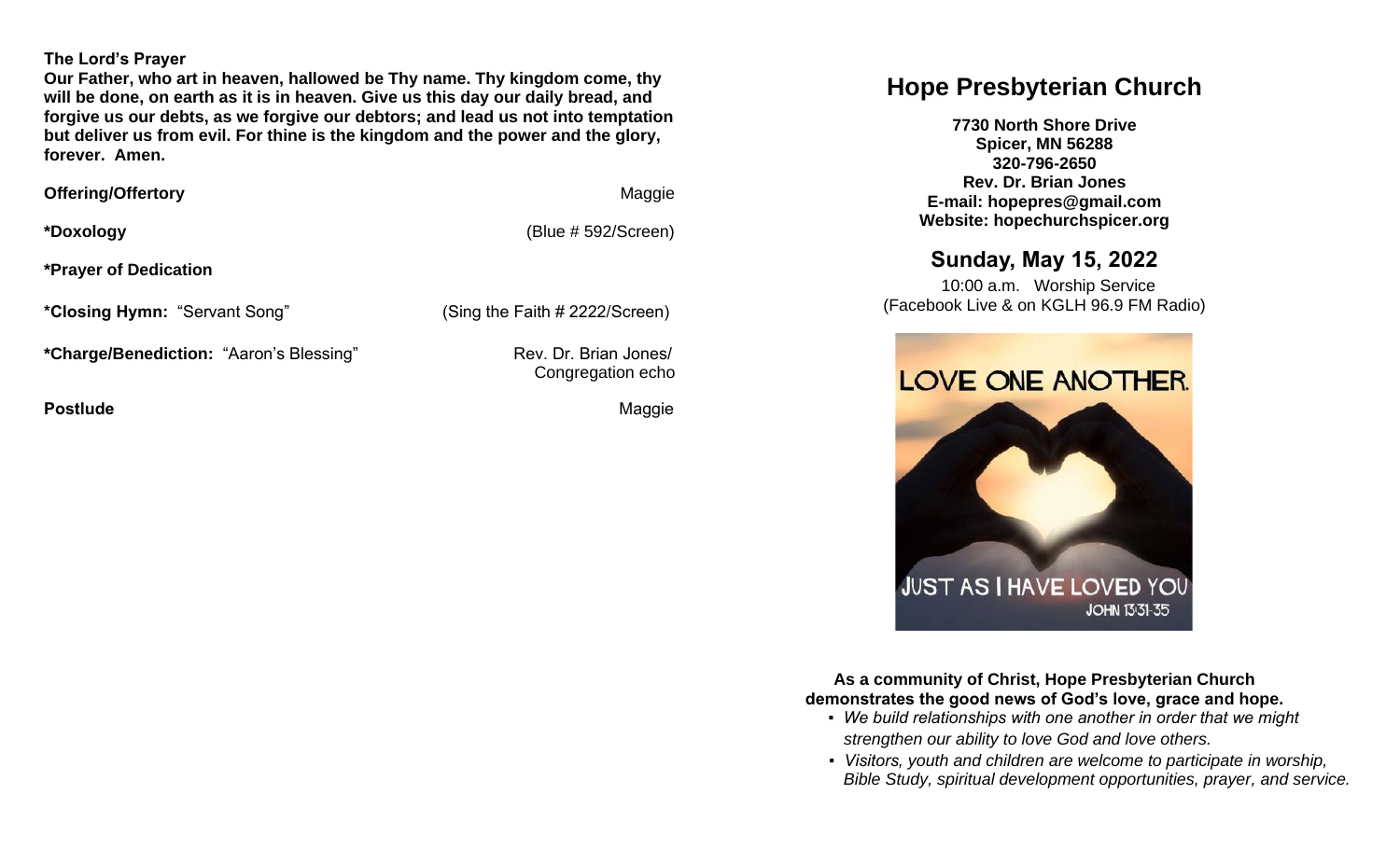*God is here and welcomes you! If you are a visitor and are looking for a church home, be assured you are welcome and needed at Hope Church. We are a people who seek to respond to God's love in Christ and we invite you to join us.*

*Please be advised that our sanctuary worship service is on Facebook Live and also taped for television broadcast, aired on Channel 18 (Windstream Cable) and Channel 181 (Charter Cable) on Sundays (2:30 pm), Tuesdays (11:30 am and 8:30 pm), and Thursdays (8:00 am and 5:00 pm).*

*ATTENDANCE FOLDERS: Please fill out the attendance pad located at the inside end of your pew and pass it down your row. If you are visiting, please mark the visitor column and include your mailing address. Thank You!*

### **\*(Please stand as you are able)**

**Prelude** Maggie Harp

**Welcome Welcome Kathy Taatjes, Lay Reader Kathy Taatjes**, Lay Reader

## **\*Call to Worship**

One: Alleluia! Christ is alive!

**ALL: Let all the people praise him.** 

One: Let all creation sing with joy.

**ALL: Alleluia!**

# **\*Opening Prayer**

One: Surprising God, in the resurrection of Jesus Christ you make all things new. Long ago you called your church to a love beyond all social and cultural differences and gave them the gift of your Holy Spirit to open their hearts to enact such love. Give us that same spirit of openness, so that we too might discern new directions in our day for your dream to reconcile and heal all creation. In Jesus' name we pray. **ALL: Amen.**

\***Hymn of Praise:** "Ancient of Days" (Screen)

# **Prayer of Confession**

**ALL: God of mercy, your command to love one another across all differences opens us to new horizons, yet we often respond with fear and judgment that hinders your goal for humanity. Forgive our sins, we pray, and give us a true repentance that leads to life for all creation. We pray in Jesus' name. Amen.** 

**Assurance of Forgiveness**

**\*Gloria Patri** (Blue # 577/Screen)

**\*Passing of the Peace** (Please share a sign of Christ's peace with one another)

### **Announcements**

**Special Music:** "I Can Only Imagine" Skyla Sampson, Bob &Carol Sampson

### **Children's Sermon**

 **Response:** "Lord, Listen to Your Children Praying" (STF # 2193/Screen)

### **Prayer for Illumination**

One: O God of promise, your word made flesh in Jesus Christ is trustworthy and true. By the power of your Holy Spirit, may it rise up in us this day like a gift from the spring of the water of life to refresh our thirsty souls. **ALL: Amen.**

**Responsive Reading: Psalm 24:1-6**

**Gospel Reading: John 13:31-35**

**Reading From Acts: Acts 11:1-18**

Sermon: "Everyone?" and a sermon: "Everyone" and a sermon: "Everyone?" and a sermon: "Rev. Dr. Brian Jones

**Recognition of Graduates**

 **(Skyla Sampson, Trevin O'Malley, Anakin Haglund & Dylan Gehrke)**

**\*Sermon Hymn:** "Bind Us Together" (Screen)

# \***Affirmation of Faith/The Apostles' Creed**

**I believe in God the Father Almighty, Maker of heaven and earth, and in Jesus Christ his only Son, our Lord, who was conceived by the Holy Ghost, born of the Virgin Mary, suffered under Pontius Pilate, was crucified, dead and buried; he descended into hell; the third day he rose again from the dead; he ascended into heaven, and sitteth on the right hand of God the Father Almighty; from thence he shall come to judge the quick and the dead. I believe in the Holy Ghost; the holy catholic church; the communion of saints; the forgiveness of sins; the resurrection of the body; and the life everlasting. Amen.**

**Sharing of Joys & Concerns**

**Prayers for the People**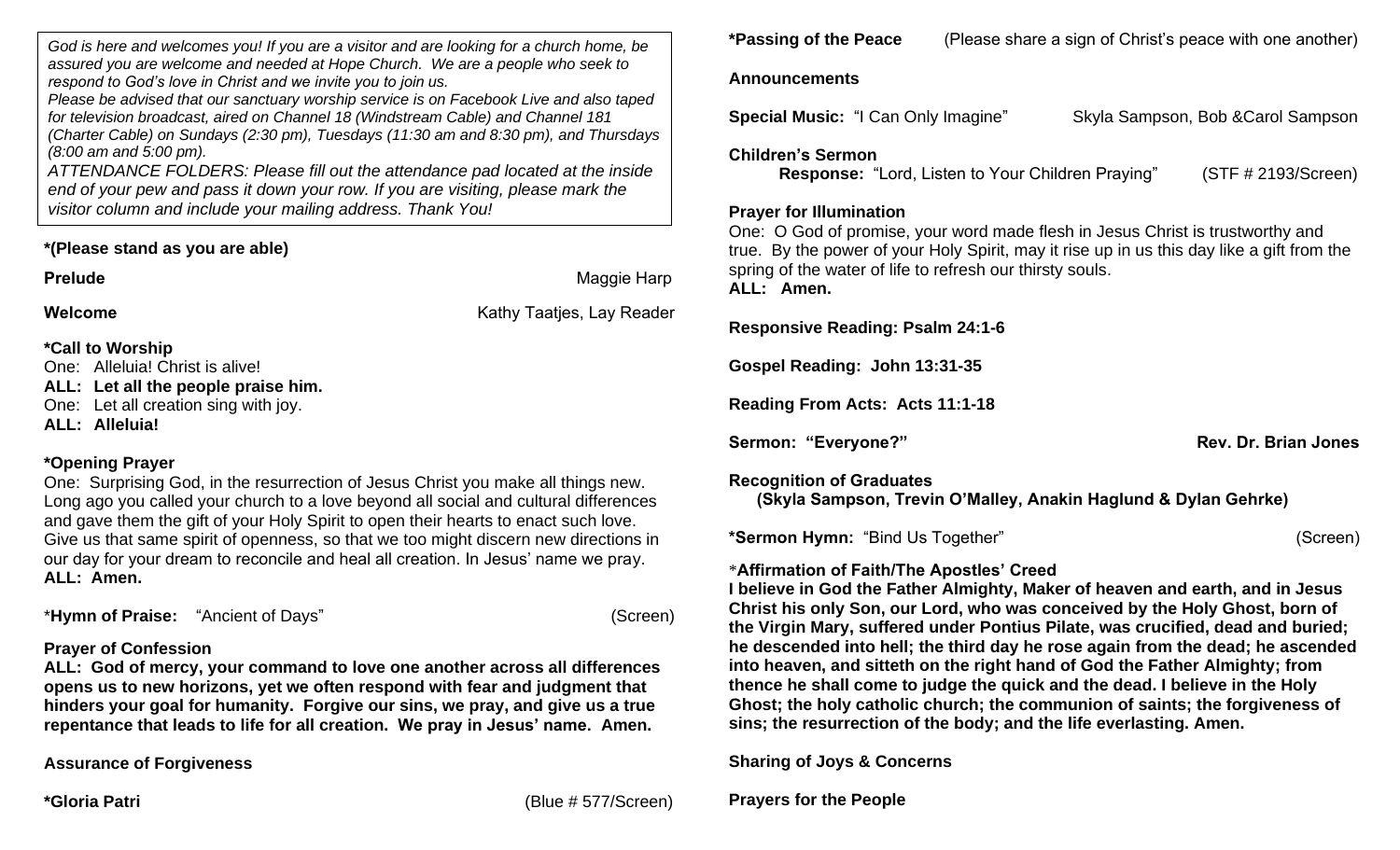#### **HOSPITALITY SERVANTS**

#### **Coffee Servers**

**May 15:** Graduates' Reception, Wendy & Bob Barr **May 22:** Karen & Jerry Bents

#### **Ushers**

**May 15:** Steve Barney, Deb Steele, Sandy Meyer **May 22:** Robin Mulder **(need 3 more)**

\*\*\*Please sign up on the sheets in the Fellowship Hall (by the library) to usher, lay read, or acolyte in May and June.

#### **WORSHIP ASSISTANTS**

**Lay Readers May 15:** Kathy Taatjes **May 22: Open**

**Acolytes May 15:** Blake & Shayla Sampson **May 22:** Evelyn Titus

**Sound Operators:** Pete Bratberg, Duane Taatjes, Daryl Taatjes, Stephanie Bents **Video Operators:** Carter Taatjes, Pete Bratberg, Wally Titus, Daryl Taatjes **Screen Operators:** Stephanie Bents, Sherry Bratsch **Radio Operators:** Harold Foreman, Daryl Taatjes

++++++++++++++++++++++++++++++++++++++++++++++++++++++++++++++++

### **COMMUNITY EVENTS**

**"Kingdom Tales"**, a contemporary Christian musical will be presented by the Peace Theater Troupe on May 23<sup>rd</sup> and May 26<sup>th</sup> at 6:00 p.m. as a 4-course dinner theater for \$25. A matinee will also be held on June  $5<sup>th</sup>$  at 2:00 p.m. for \$15. "Kingdom Tales" takes on five of Jesus' parables, places them in modern-day context and highlights the challenges of the Christian journey. All performances at Peace Lutheran Church in New London with advanced ticket sales only. Call 354-2774 for ticket reservations.

**Ribfest** will be held on Saturday, June 11<sup>th</sup> in the large city parking lot behind The Link's building. They are in need of fruit pie donations. Please contact Ashley at The Link at 354-5555 if you can bring a pie or two!

#### **HOPE HAPPENINGS!**

**\*\*CARE Pantry Challenge for May is…… items for the BIRTHDAY KITS** such as boxes of cake mix, tubs of frosting, candles, birthday plates, napkins, cups, tablecloth, and decorations. Please place your donations on the table by the mailboxes in the Fellowship Hall. Thank You!!

#### **Sign-up to lay read, usher or acolyte**

Please see the sign-up sheet by the library to sign up to lay read, usher or acolyte in May and June. Thanks!

#### **Summer Custodian Position Available**

If interested in working as Custodian this summer (May 30<sup>th</sup>-September 15<sup>th</sup>) please mail a cover letter to Sandy Wersal (16667 Co. Rd. 9 NE, New London) or email her at [sandywersal@gmail.com.](mailto:sandywersal@gmail.com) This position is for 15 hrs./week.

#### **Volunteers Needed**

Volunteers are needed on Sunday mornings at 7:30 a.m. to assist Maggie in preparing for the musical needs for the 8:30 a.m. outdoor worship service, Memorial Day week-end thru Labor Day week-end. Please see the sign-up sheet.

#### **Clearwater Work Weekend**

Work weekend at Clearwater Forest Camp will be next weekend. Please speak with Harold Foreman if you need a cabin or have any questions.

#### **Mission trip to Kentucky**

The Mission Engagement Committee is planning a mission trip to Kentucky in October. If you would be interested, please contact Jody Leason at (320) 905-4170.

**Gifts for Presbyterian Disaster Assistance for Ukraine** can be made out to our church with DR000156-Ukraine on the memo line.

#### **Sign-up to mow lawn!**

Please see the sign-up sheet by the library to mow lawn during the summer. Thanks!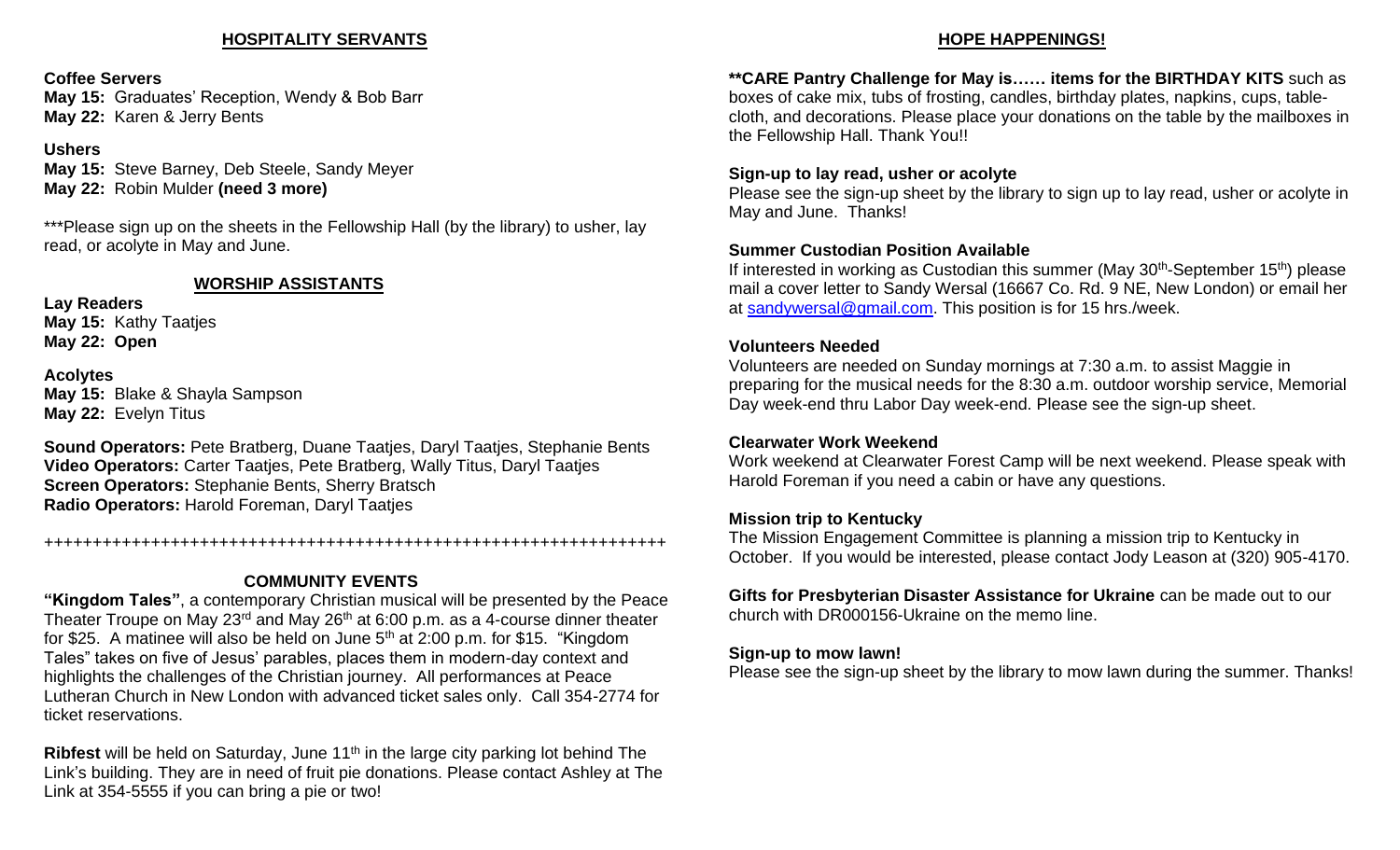#### **THIS WEEK AT HOPE PRESBYTERIAN CHURCH**

| May 15<br>(Sunday)           | $9:15$ a.m.<br>10:00 a.m.<br>11:00 a.m.<br>7:00 p.m. | <b>5th Sunday of Easter</b><br><b>Graduates' Reception in Fellowship Hall</b><br>Worship (Also FB Live & Radio)<br>New Members Meet in Fireside Room<br>NLS Baccalaureate at Performing Arts Center-NL |
|------------------------------|------------------------------------------------------|--------------------------------------------------------------------------------------------------------------------------------------------------------------------------------------------------------|
| <b>May 16</b><br>(Monday)    | 8:30 a.m.<br>5:45 p.m.                               | **Hope Scope Deadline for articles, thank yous, etc.<br><b>Staff Meeting</b><br>Deacons                                                                                                                |
| May 17<br>(Tuesday)          |                                                      | 12:00 p.m. CARE Pantry Devotion, Lunch & Distribution                                                                                                                                                  |
| <b>May 18</b><br>(Wednesday) |                                                      | 7:15 p.m. Choir Practice                                                                                                                                                                               |
| <b>May 19</b><br>(Thursday)  | 6:30 p.m.                                            | <b>Personnel Committee</b>                                                                                                                                                                             |
| <b>May 20</b><br>(Friday)    | 5-8 p.m.                                             | <b>Clearwater Work Weekend</b><br>Trevin O'Malley's Graduation Open House<br>at O'Neils in Spicer                                                                                                      |
| May 21<br>(Saturday)         | $2-5$ p.m.<br>7:00 p.m.                              | Skyla Sampson's Graduation Open House<br>at River of Hope Youth Center<br>AA                                                                                                                           |
| <b>May 22</b><br>(Sunday)    | $9:15$ a.m.<br>10:00 a.m.<br>1:30 p.m.<br>2:00 p.m.  | <b>6th Sunday of Easter</b><br>Coffee<br>Worship (Also FB Live & Radio)<br><b>GlenOaks Worship</b><br><b>NLS Graduation at NLS High School</b>                                                         |

**Contact Information for Rev. Dr. Brian Jones:** For any pastoral emergencies in the evenings or weekends when the office is not open, please contact Pastor Brian on his cell phone (605-204-0625) or email him at [brianwjones1980@hotmail.com.](mailto:brianwjones1980@hotmail.com)

#### **PRAYER REQUESTS \*Indicates new**

**Members with Health Concerns:** Ed Johnston

## **Family and Friends with Health Concerns:** Melissa Freiberg Shea (Pam Sigafoos' daughter) Jerry Harder **Network Roger Jones (Arlos' brother)**

Logan Erickson (Relative of the Taatjes') Barb Roguske<br>Mikki Williams Bandy Aalderks Sandy Aalderks

### **Grieving:**

Family of Jim Rieth

## **Care Facilities:**

Gary Anfinson (Bethesda), David Carlson (Bethesda North Pointe), Jeanette Gault (GlenOaks), Ed Johnston (GlenOaks), Bob Sietsema (Bethesda North Pointe), Barb Morris (Willmar), Mary Lou Swart (PCU's at GlenOaks), Maxine Quale (Willmar)

### **Other Concerns:**

For those dealing with mental health issues and who struggle with addiction For those deeply wounded by domestic violence For those grieving the death and injury of a loved one due to violence and war For those affected by natural disasters, COVID-19 pandemic For those serving in the military in Ukraine and elsewhere

# **May Deacons of the Month: Celia Evenson & Sandy Meyer**

**\*\*Ardis Just is celebrating her 95th Birthday** on Saturday May 21st! To help her celebrate we're having a Birthday Card party! If you would like to help us fill her mailbox with Happy Birthday wishes, send a card to: Ardis Just 1015 Willmar Ave SE Apt 124 Willmar MN 56201 Thanks to all who can help to make her birthday special! - Her daughter Jolly